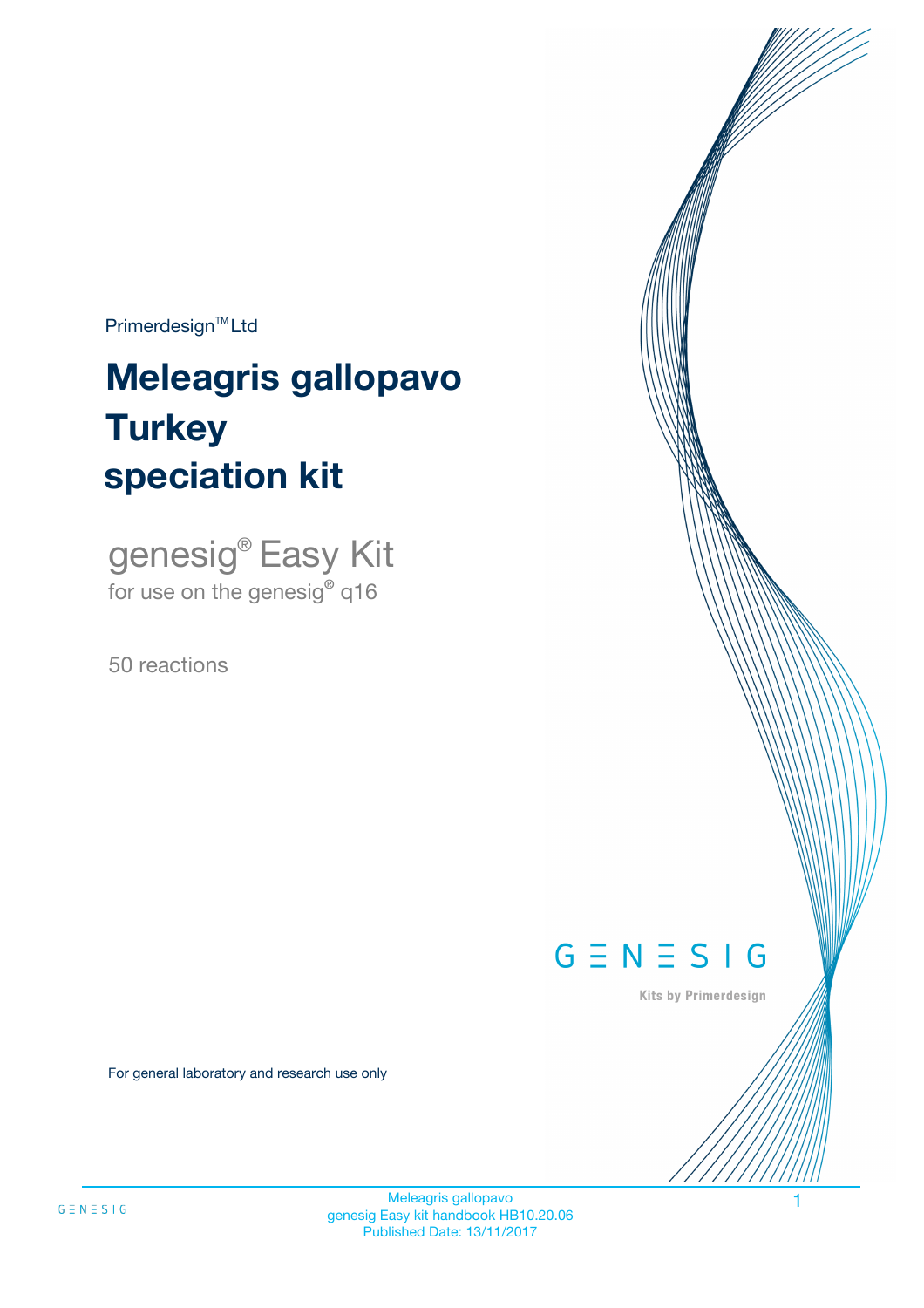# genesig® Easy: at a glance guide

#### **For each DNA test**

| Component           | <b>Volume</b>   | Lab-in-a-box pipette |  |
|---------------------|-----------------|----------------------|--|
| Turkey reaction mix | $10 \mu$        |                      |  |
| Your DNA sample     | 10 <sub>µ</sub> |                      |  |

#### **For each positive control**

| Component                 | <b>Volume</b> | Lab-in-a-box pipette |  |
|---------------------------|---------------|----------------------|--|
| Turkey reaction mix       | 10 µl         |                      |  |
| Positive control template | 10 µl         |                      |  |

#### **For each negative control**

| Component           | <b>Volume</b> | Lab-in-a-box pipette |  |
|---------------------|---------------|----------------------|--|
| Turkey reaction mix | $10 \mu$      |                      |  |
| <b>Water</b>        | $10 \mu$      |                      |  |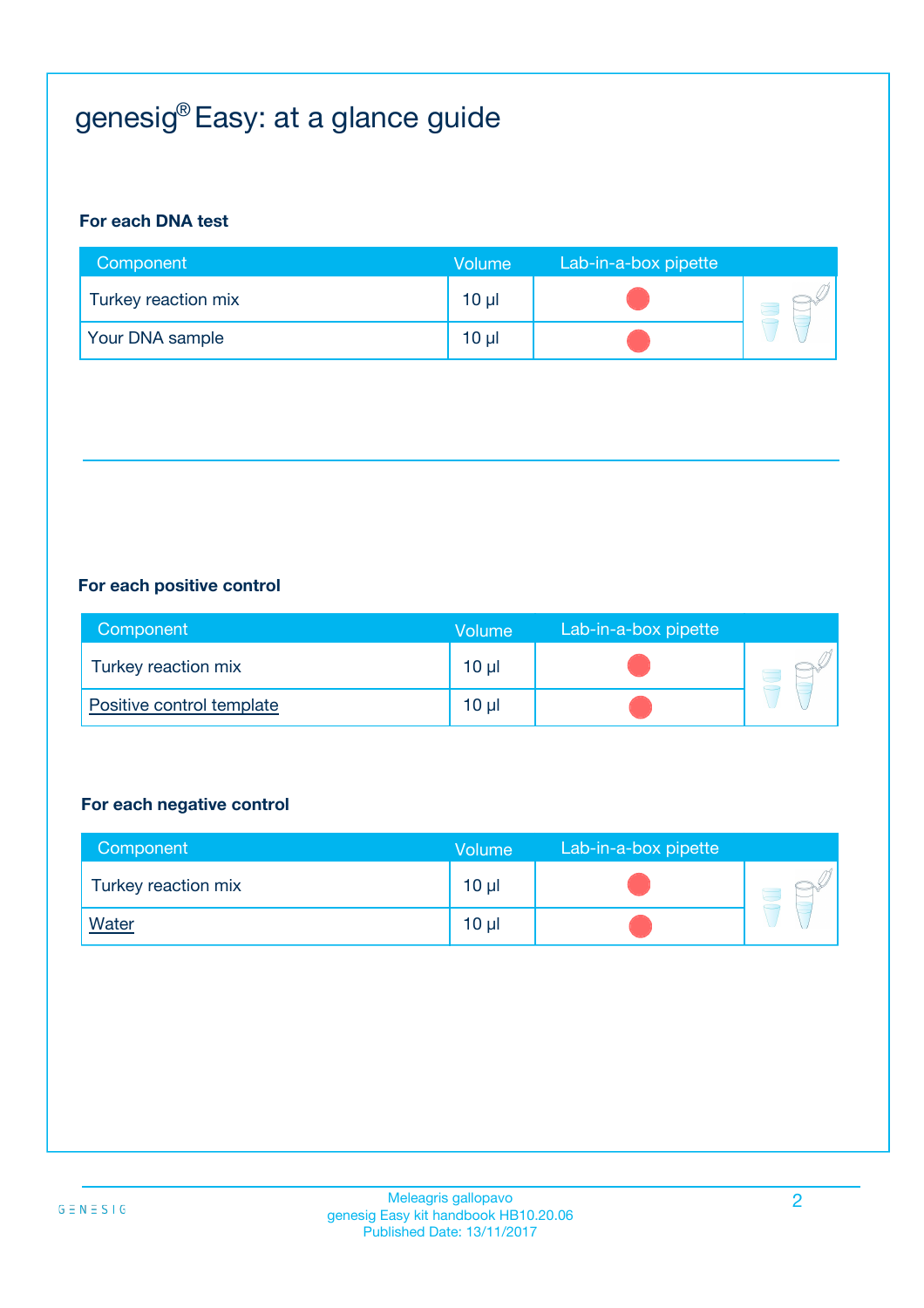# Kit Contents



# Reagents and equipment to be supplied by the user

#### **genesig® q16 instrument**

#### **genesig® Easy DNA/RNA Extraction Kit**

This kit is designed to work well with all processes that yield high quality DNA but the genesig Easy extraction method is recommended for ease of use.

#### **genesig® Lab-In-A-Box**

The genesig Lab-In-A-Box contains all of the pipettes, tips and racks that you will need to use a genesig Easy kit. Alternatively if you already have these components and equipment then these can be used instead.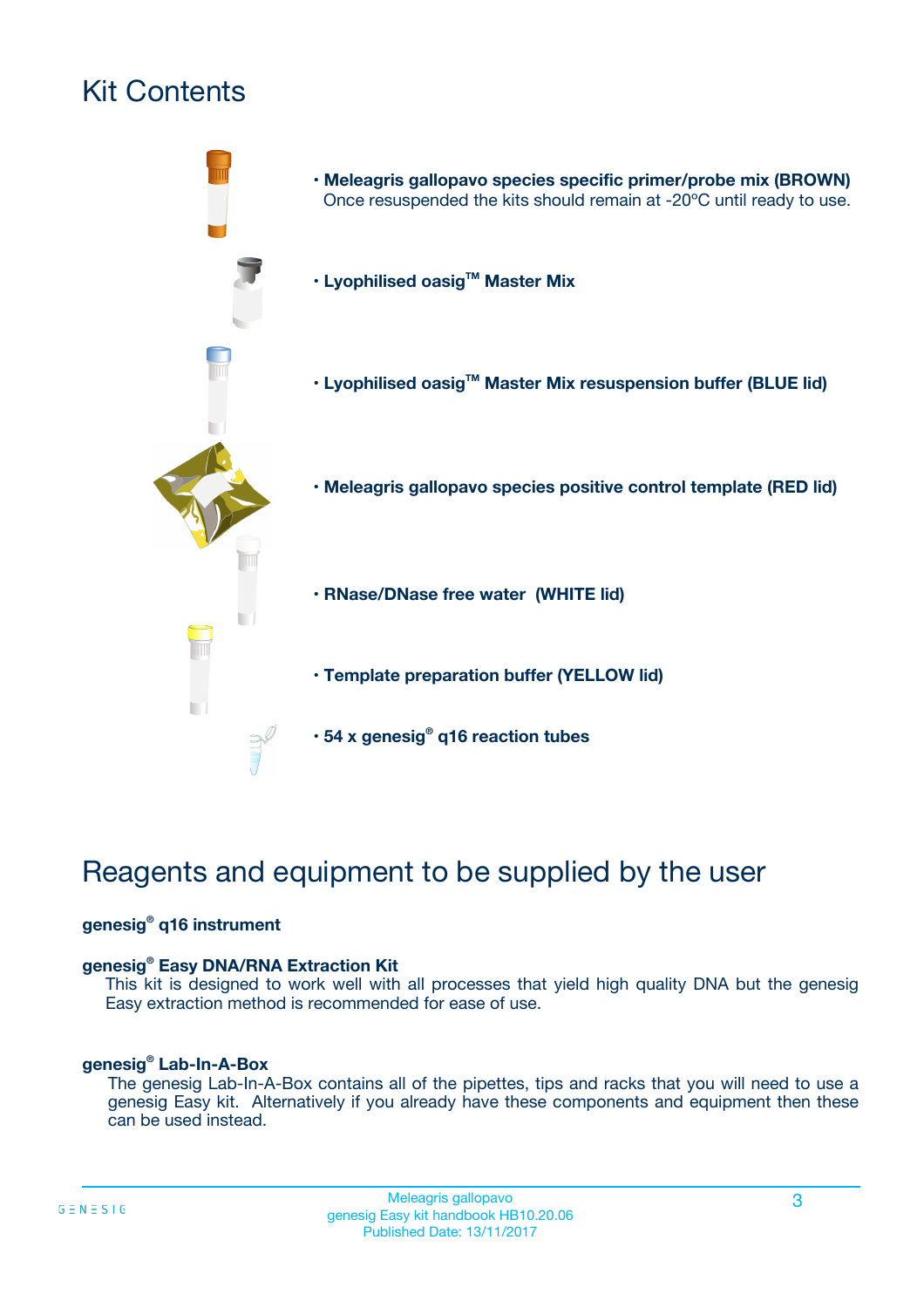# Step-by-step guide

### 1. Create your reaction mix



Use the blue pipette to transfer 500µl**\*** of the oasig Master Mix resuspension buffer into the tube of lyophilised oasig Master Mix and mix well by gently swirling. Then transfer all of that master mix into the brown tube labelled Turkey primers/probe.

**\***Transfering 525µl of the oasig Master Mix resuspension buffer to your oasig Master Mix (instead of the 500µl recommended above) will enable you to take full advantage of the 50 reactions by accounting for volume losses during pipetting. In order to do so with the genesig Easy fixed volume pipettes use 1x blue, 2x red and 1x grey pipettes to make the total volume. Please be assured that this will not adversely affect the efficiency of the test.

Cap and shake tube to mix. A thorough shake is essential to ensure that all components are resuspended. **Failure to mix well can produce poor kit performance.**

Leave to stand for 5 minutes. Now your reaction mix is ready to use.

Store the reaction mix in the freezer from hereon.

#### Top tip

- Ensure that the reaction mix is mixed thoroughly before each use by shaking.
- **•** Once resuspended do not expose genesig Easy kit to temperatures above -20°C for longer than 30 minutes at a time.

# 2. Add reaction mix to all reaction tubes



For every reaction to be run, use the red pipette to add 10µl of your Turkey reaction mix to every tube.

#### Top tip

- Always pipette the reaction mix directly into the bottom of the tube.
- You can label the tube lids to aid your reaction setup but avoid labelling tube sides.

#### Meleagris gallopavo 4 genesig Easy kit handbook HB10.20.06 Published Date: 13/11/2017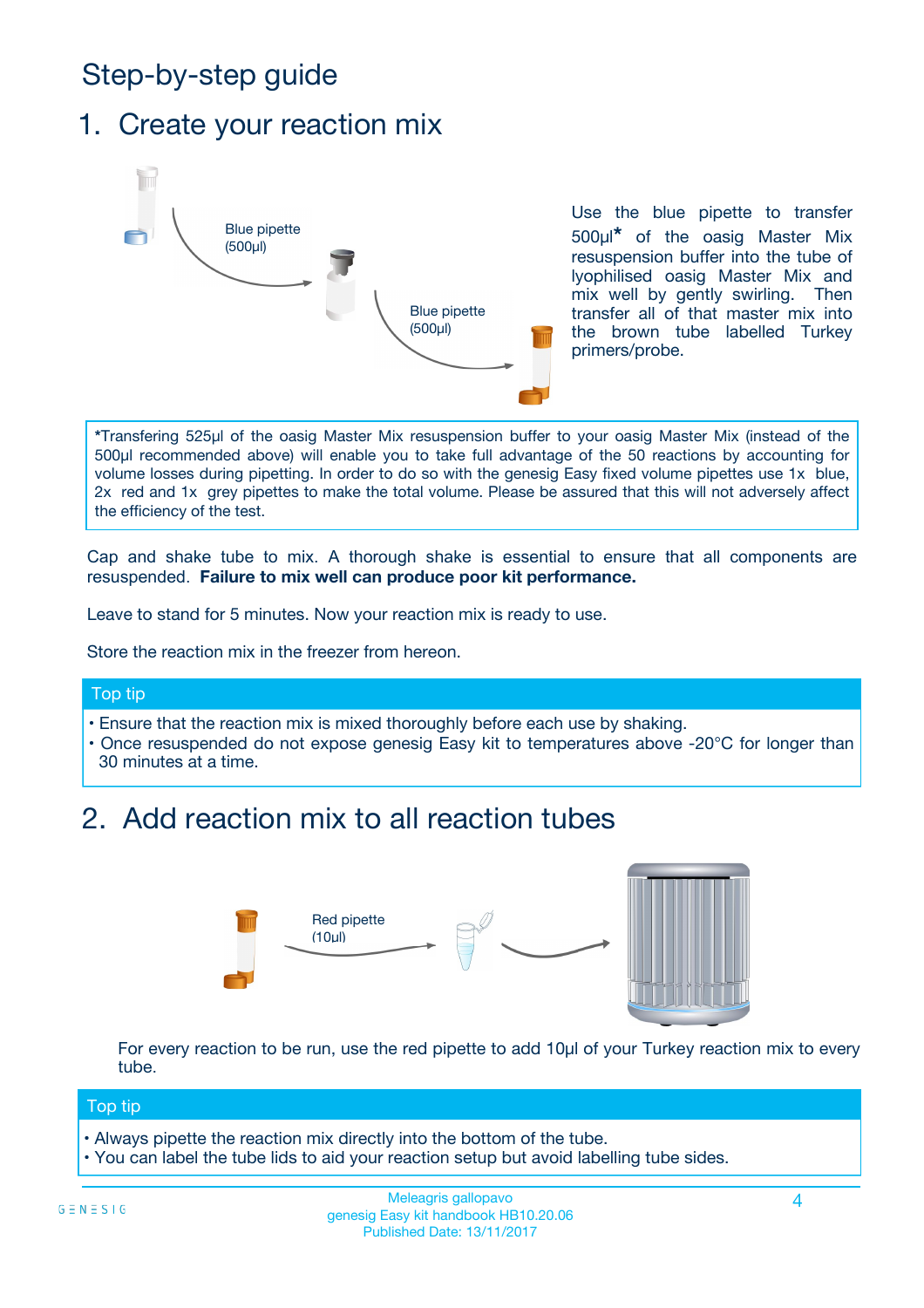### 3. Negative control



For each test you will require a negative control. Instead of DNA, water is used. This sample should prove negative thus proving that all of your positive samples really are positive.

To create a negative control reaction simply use the red pipette to add 10µl of the water to the required reaction tubes. Close these tubes after adding the water.

Because some genesig kit targets are common in the environment you may occasionally see a "late" signal in the negative control. The q16 software will take this into account accordingly.

#### Top tip

**•** Always add the water to the side of the tube to reduce the introduction of bubbles.

### 4. Set up a test



For each sample you wish to analyse, use the red pipette to add 10µl of your DNA sample to the required reaction tubes. Close these tubes after adding the sample. Always change pipette tips between samples.

#### Top tip

**•** Always add the DNA sample to the side of the tube to reduce the introduction of bubbles.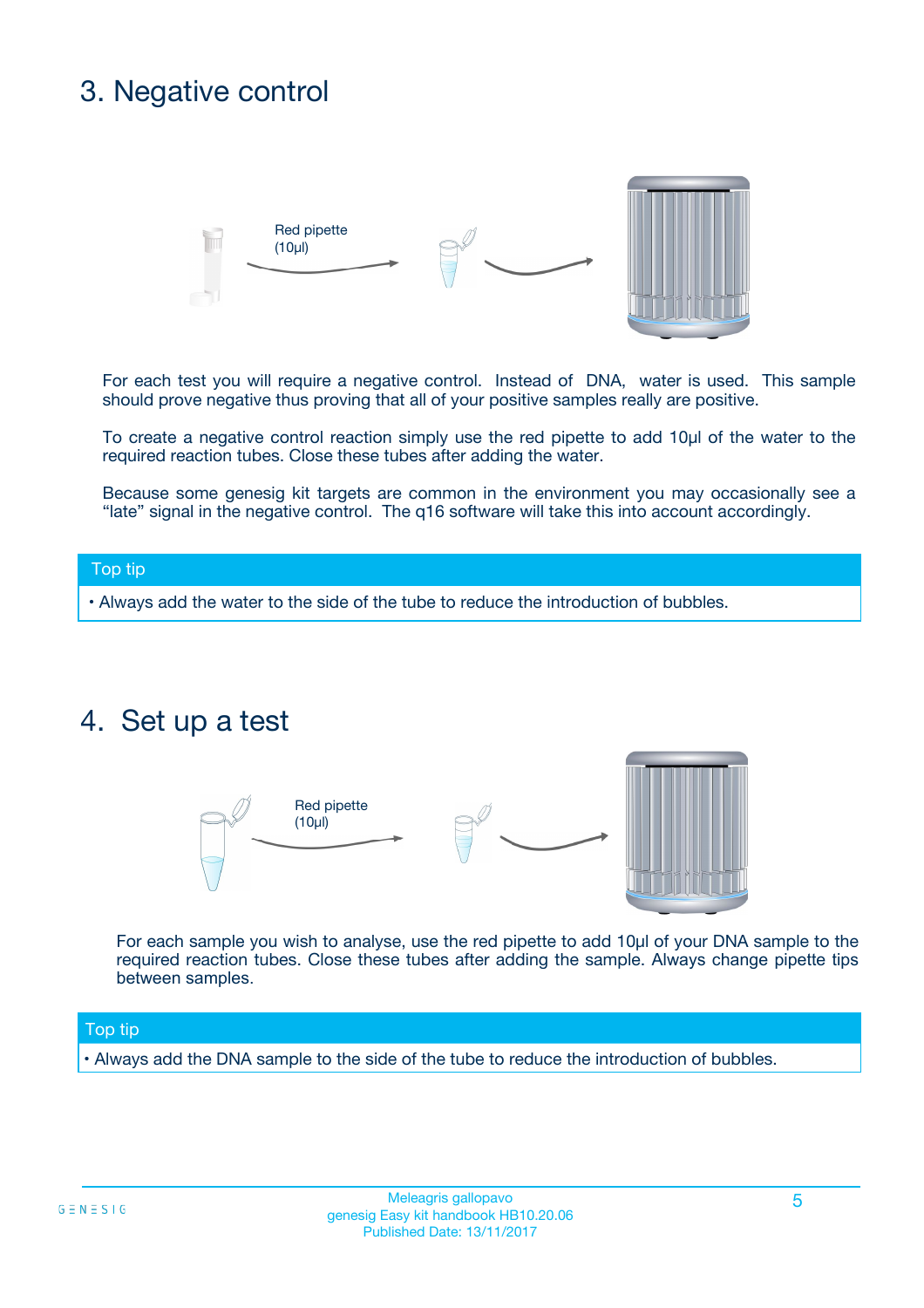# 5. Positive control



Use the white pipette to transfer 200µl of template preparation buffer into the positive control template tube. Cap and shake tube to mix.

Each time you run a test you will require a positive control. This is a small portion of DNA from your species of interest. It serves two purposes:

1. It will always test positive so it shows that everything is working as it should be.

2. The q16 software knows how much DNA is present in the positive control. It uses this information to internally calibrate every test. This is essential to give accurate information about the percentage of DNA in your sample that is from your species of interest.

To create a positive control reaction, simply use 10µl of the positive control instead of your DNA sample.



Take great care when setting up your positive control. The positive control template has the potential to give you a false positive signal in your other samples. Set positive controls up last after all other sample tubes are closed. Always change pipette tips between samples. You may even choose to set up positive controls in a separate room.

#### Top tip

**•** Always add the positive control to the side of the tube to reduce the introduction of bubbles.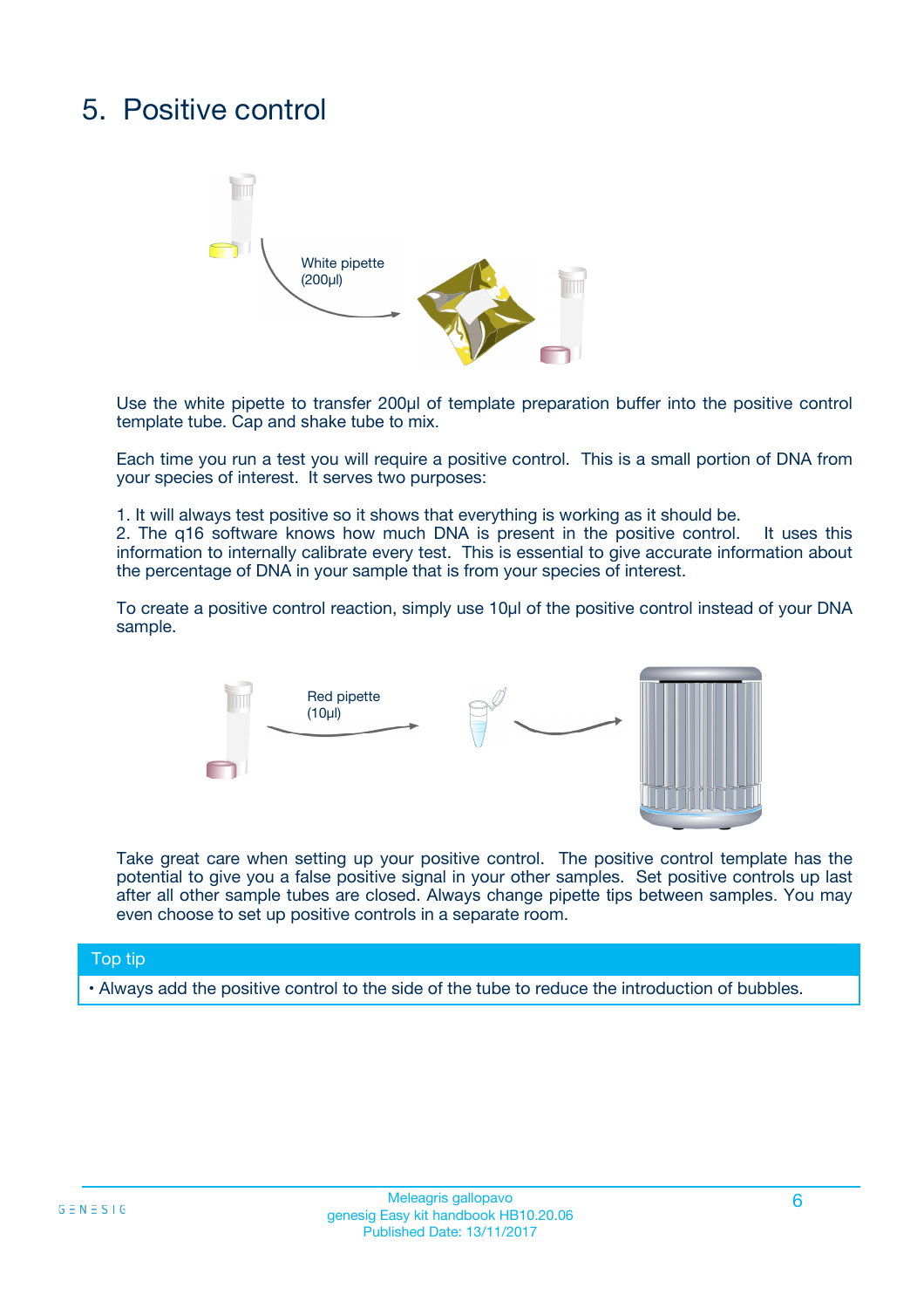# 6. Running the test

Place the tubes into the correct positions in your q16 as defined by the software, this may include positioning of empty tubes to ensure that the q16 lid is balanced. The run can then be started.

|                                    | genesig q16 PCR software - 1.2                                                    |                                     |                              |                                   | $\Box$<br>$\Sigma$           |
|------------------------------------|-----------------------------------------------------------------------------------|-------------------------------------|------------------------------|-----------------------------------|------------------------------|
|                                    | <b>Open Experiments:</b><br>Unsaved (New Experiment 2<br>$\overline{\phantom{a}}$ | <b>E</b> Open<br>Save<br>$\Box$ New | Save As                      | <b>C</b> Close<br>& Configuration | $G \equiv N \equiv S \mid G$ |
| Stages:                            | Setup<br><b>Results</b>                                                           |                                     |                              |                                   |                              |
| <b>Notes</b>                       |                                                                                   | <b>Samples</b>                      |                              | <b>Tests</b>                      |                              |
|                                    | <b>Name and Details</b>                                                           | Color<br>Name                       | Note                         | Color<br>Name                     | Note                         |
|                                    | New Experiment 2017-10-26 11:06                                                   | Sample 1                            | 유                            | Test <sub>1</sub>                 | ÷                            |
|                                    | Kit type: genesig® Easy Target Detection kit                                      | Sample 2                            |                              |                                   |                              |
|                                    | Instrument Id.:                                                                   | Sample 3                            | $\qquad \qquad \blacksquare$ |                                   | $\qquad \qquad \blacksquare$ |
|                                    | <b>Run Completion Time:</b>                                                       | Sample 4                            |                              |                                   |                              |
| <b>Notes</b>                       | $\blacktriangle$                                                                  | Sample 5                            | ♠<br>÷                       |                                   | 41<br>€                      |
| <b>Well Contents</b>               | $\overline{\mathbf{v}}$                                                           |                                     |                              | <b>Run</b>                        |                              |
| Pos.                               | <b>Test</b>                                                                       | Sample                              |                              | <b>Run Status</b>                 |                              |
| 1                                  | Test 1                                                                            | <b>Negative Control</b>             | $\blacktriangle$             |                                   |                              |
| $\overline{2}$                     | Test 1                                                                            | <b>Positive Control</b>             |                              |                                   |                              |
| 3                                  | Test 1                                                                            | Sample 1                            |                              | Show full log                     |                              |
|                                    | Test 1                                                                            | Sample 2                            |                              |                                   |                              |
|                                    |                                                                                   | Sample 3                            |                              | <b>Run Control</b>                |                              |
|                                    | Test 1                                                                            |                                     |                              |                                   |                              |
|                                    | Test 1                                                                            | Sample 4                            |                              |                                   |                              |
|                                    | Test 1                                                                            | Sample 5                            |                              |                                   |                              |
| 4<br>5<br>6<br>$\overline{7}$<br>8 |                                                                                   |                                     | $\overline{\mathbf{v}}$      | Abort Run                         | $\triangleright$ Start Run   |

#### Top tip

- Before loading tubes into the q16, check for bubbles! Flick the bottom of the tubes to remove any bubbles that may have formed during the test setup.
- Apply centrifugal force with a sharp wrist action to ensure all solution is at the bottom of the reaction tube.
- When repeating a test you can use a previous file as a template by clicking 'open' then selecting File name > Files of Type > Experiment file as template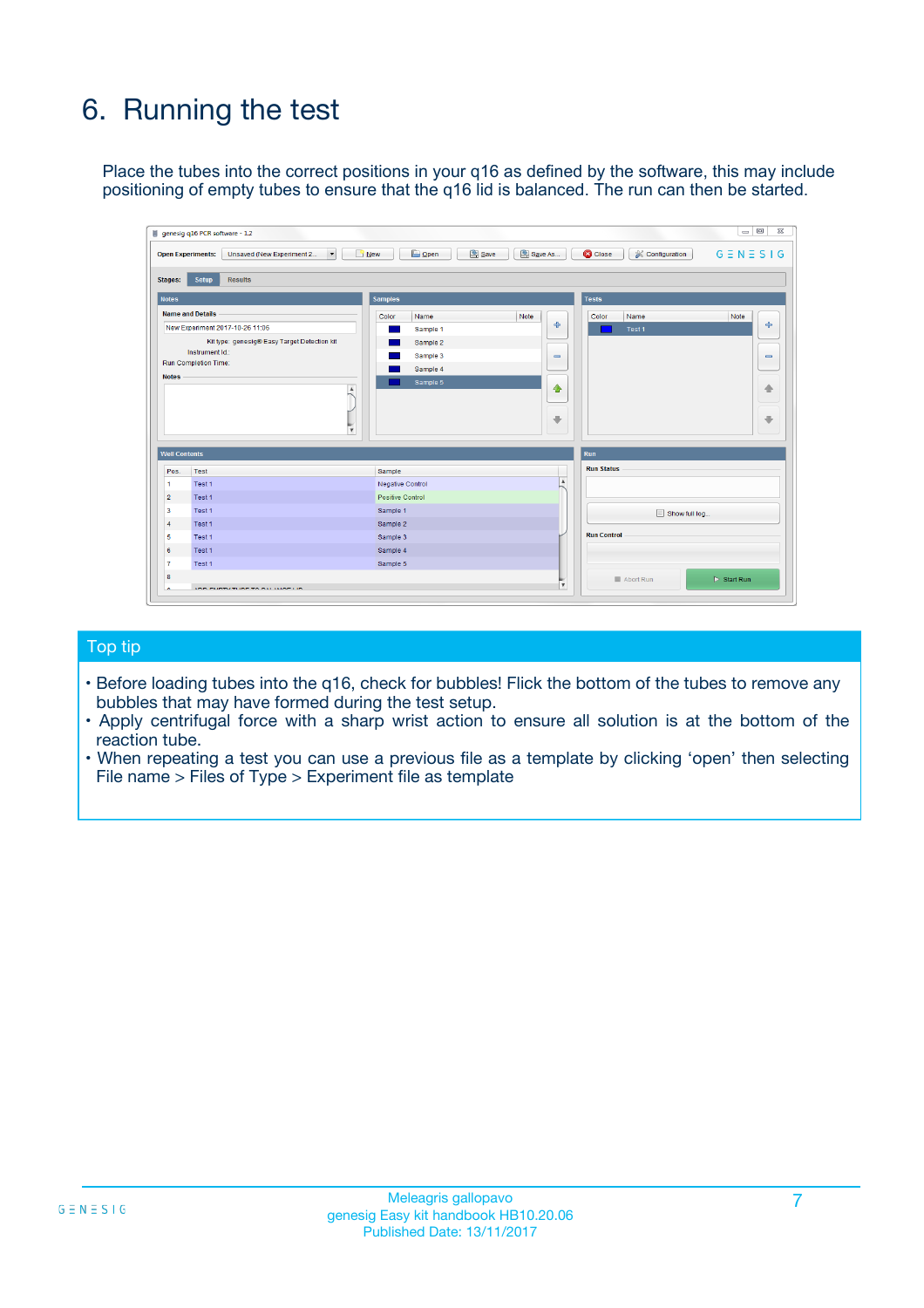### What do my results mean?

Analysis of your data is carried out automatically by the genesig q16. The following information is designed to help you fully understand a result or to troubleshoot:

### "Positive"

#### **Explanation**

Your sample has produced a positive result. Your target of interest is present and you can use the reported percentage.

### "Negative"

#### **Explanation**

Your sample has produced a negative result. The target is not present in your sample.

### "Test contaminated"

#### **Explanation**

The Negative Control should be completely free of any DNA. If you see this error message it means that at some point during the setup, the Negative Control has been contaminated with DNA and has given a positive signal. This contamination has invalidated the test. The Positive Control and your test samples are both possible sources of contaminating DNA. The genesig q16 reaction tubes from previous runs will also contain very high amounts of DNA so it is important that these are carefully disposed of after the run is completed and NEVER OPENED. It may be the case that your kits have become contaminated which will lead to the same problem occurring repeatedly.

#### **Solutions**

1. Clean your working area using a commercial DNA remover solution to ensure the area is DNA free at the start of your run and re-run the test

2. If the problem persists then the kit has become contaminated and it will have to be discarded and replaced with a new kit. When you open the new kit, run a simple test to show that changing the kit has solved the problem. Prepare a test which includes only the Positive Control, the Negative Control and one 'mock sample'. For the 'mock sample' add water instead of any sample DNA. The result for the Negative Control and the mock sample should be negative indicating that contamination is no longer present.

#### **Preventive action**

An ideal lab set-up has a 'Clean area' where the test reagents are prepared and a 'sample area' where DNA samples and the Positive Control template are handled. The best workflow involves setting up all the test components (excluding the positive control template) in the clean area and then moving the tests to the sample area for sample and Positive Control addition. If this method is followed then the kit components are always kept away from possible sources of contamination. For extra security the Negative Control can be completely prepared and sealed in the clean area. All work areas should be decontaminated regularly with DNA remover.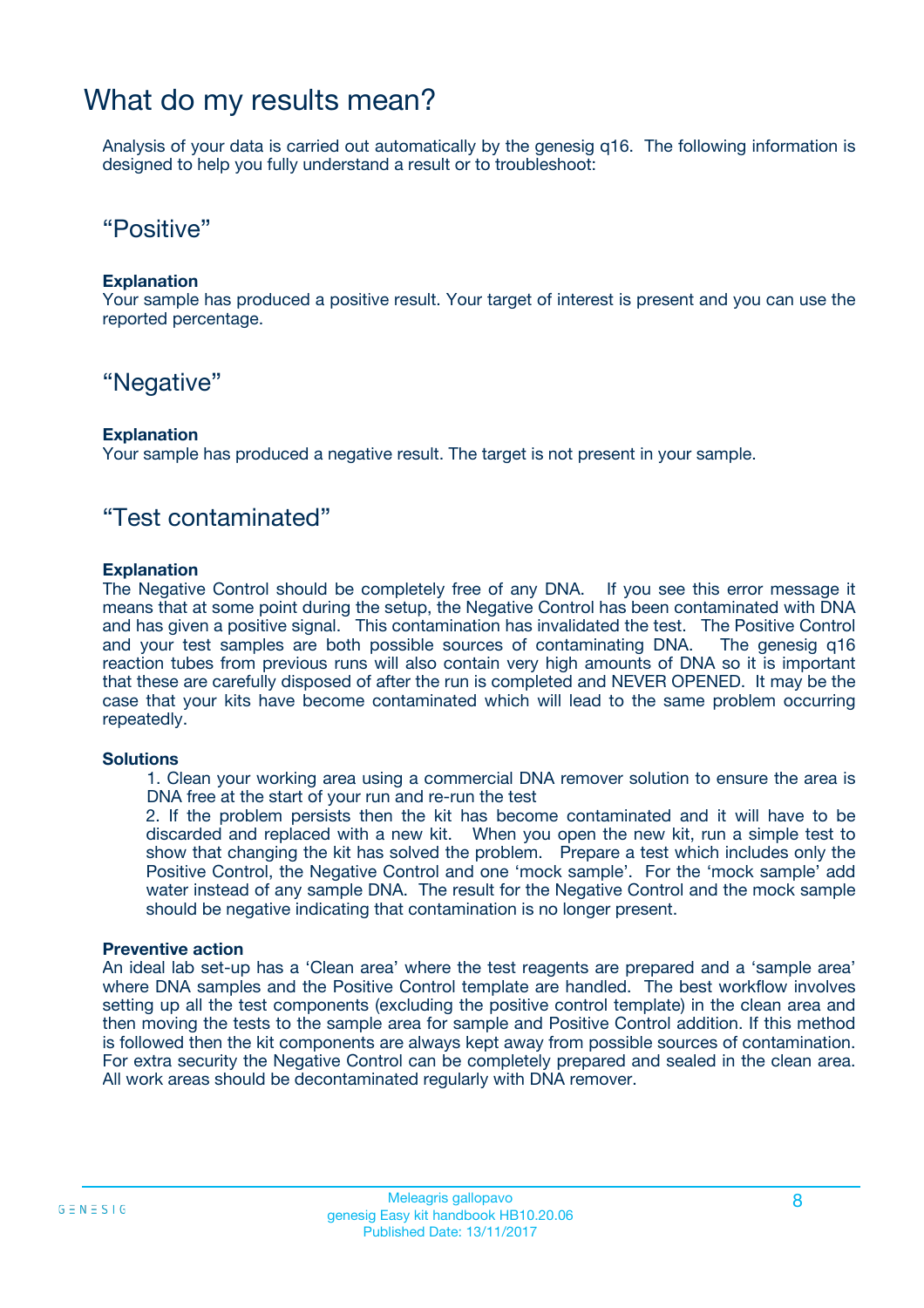#### **Explanation - If positive control has failed**

The test has failed because the Positive Control has not worked. The Positive Control is present to show that all aspects of the test are working correctly together. When this control test fails, the test as a whole is invalidated. This finding indicates that a problem has occurred in the reaction set-up part of the experiment and has nothing to do with sample preparation.

#### **Solutions**

- 1. Check the entire workflow and test set-up to look for any user errors, then repeat the test e.g. have the right colour pipettes and solutions been used with the correct tubes?
- 2. Ensure the positive and negative controls are inserted into the correct wells of your q16.

3. A component of the test may have 'gone off' due to handing errors, incorrect storage or exceeding the shelf life. When you open a new kit, run a simple test to show that changing the kit has solved the problem. Prepare a test which includes only the Positive Control, the Negative Control and one 'mock sample'. For the 'mock sample' add internal control template instead of any sample DNA. If the Positive Control works, the mock sample will now be called as a negative result.

#### **Explanation - If positive control has passed**

The test has failed because the sample is not suitable for qPCR testing. This particular sample has failed because it contains one or more factors that are inhibitory to PCR. This has compromised accuracy and precision of the quantitative reporting, resulting in a reported speciation percentage greater than 100%.

#### **Solutions**

- 1. Dilute the extracted sample 1:10 in water to "dilute out" the PCR inhibitors.
- 2. Check the sample preparation protocol to look for any user errors, then repeat.

3. PCR inhibitors can result from overloading the DNA/RNA sample preparation protocol with too much starting material. Try reducing the amount of starting material (by a factor of 2) then repeat.

### "Positive result lower than test sensitivity"

#### **Explanation**

The test is positive so if you are only interested in obtaining a 'present or absent' answer for your sample then your result is reliable. However, if the calculated percentage falls outside the accurate range for the test the exact percentage cannot accurately be calculated. Nonetheless a semi-quantitative result can be reported based on the "% sensitivity" column. e.g. If the "% sensitivity" is reported at "1%" then the sample can be reported as "positive test with less than 1% presence of species of interest". If you require more accurate information for your sample then proceed with the solutions below.

#### **Solutions**

1. A higher quality of sample containing more DNA will yield a more sensitive test. Try increasing the concentration of sample that is added to the Sample Prep Solutions stage during the extraction.

2. If you cannot increase the amount of sample, check the sample preparation protocol to look for any user errors then repeat.

3. Poor quality samples can result from overloading the sample preparation protocol with too much starting material. Try reducing the amount of starting material then repeat.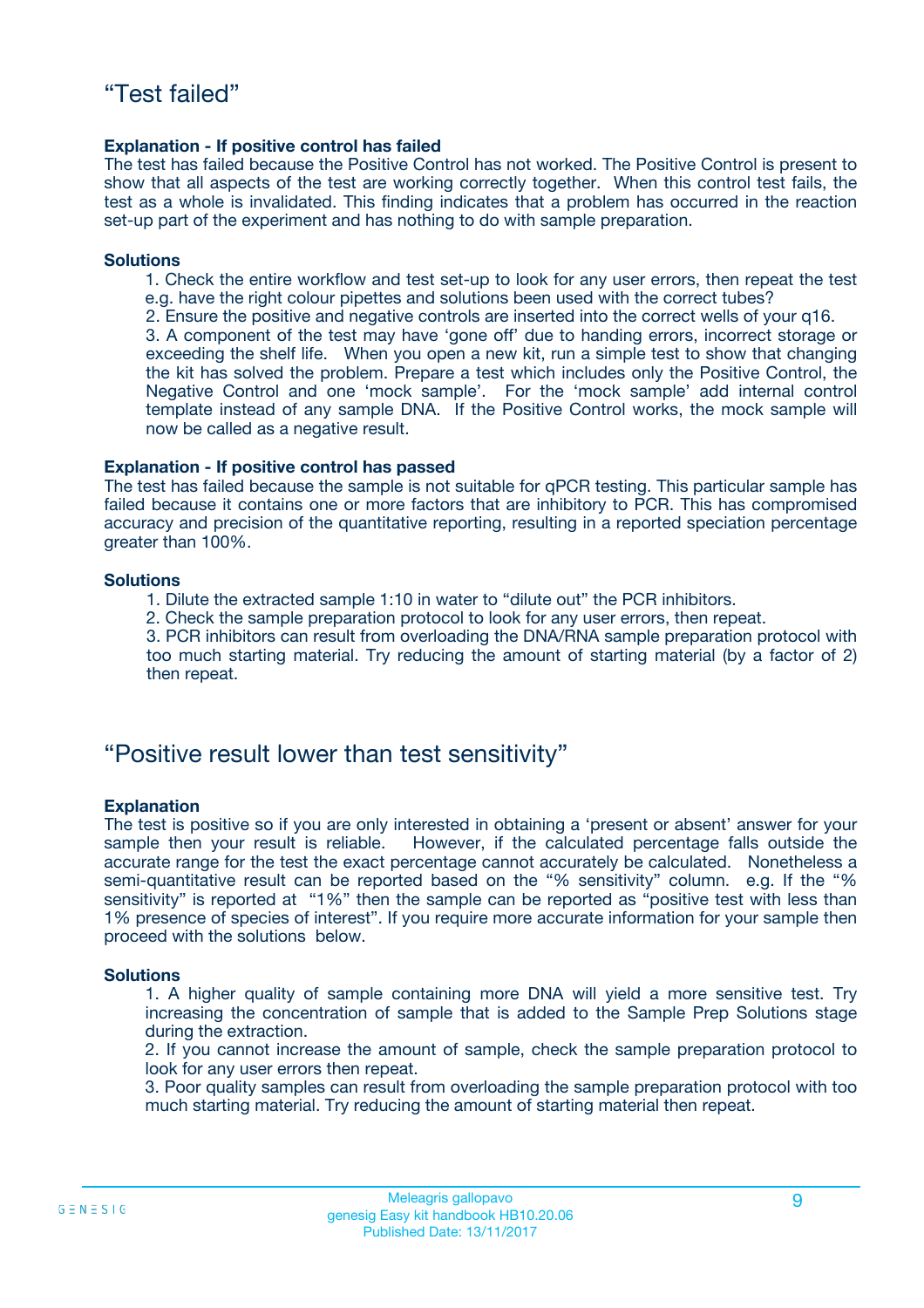### "Test failed and is contaminated"

#### **Explanation**

The Positive Control is indicating test failure, and the Negative Control is indicating test contamination. Please read the "Test Failed" and "Test contamination" sections of this technical support handbook for a further explanation.

#### **Solution**

1. For appropriate solutions, read both the "Test failed" and "Test contaminated" sections of this handbook.

### "Low level of universal target DNA"

#### **Explanation**

The test has failed because either the sample quality or quantity was too low. This has been identified by the universal target and may be caused by the sample having been compromised or a low amount of the universal target being present in the starting material. In either case the sample will not be fit for analysis.

#### **Solutions**

1. Try increasing the amount of sample that is added to the Sample Prep Solution stage during the extraction.

2. If you cannot increase the amount of sample, check the sample preparation protocol to look for any user errors then repeat.

3. Poor quality samples can result from overloading the sample preparation protocol with too much starting material. Try reducing the amount of starting material then repeat.

### "Positive - Caution, low level of universal target DNA"

#### **Explanation**

The test is positive so if you are only interested in obtaining a 'present or absent' answer for your sample then your result is reliable. However, the quantification has failed because either the sample quality or quantity was too low. The signal produced by the universal target acts as an endogenous control, identifying the quantity of DNA in the sample form which the species percentage is calculated. In this case the total level of DNA was not high enough. This will occur if the sample quality has been compromised or if a low amount of universal target was present in the starting material.

#### **Solutions**

For appropriate solutions read the "Low level of universal target DNA" section of this handbook.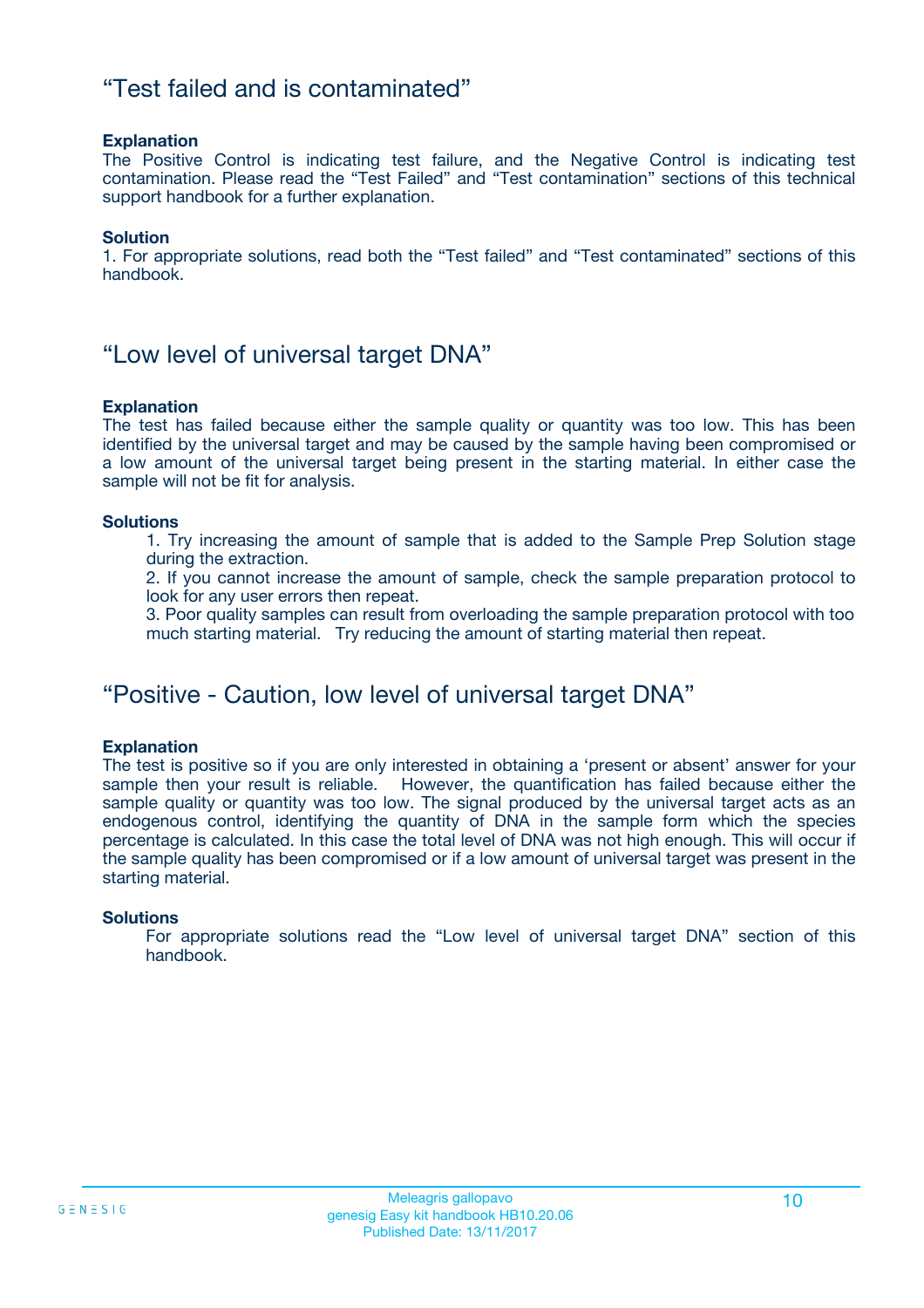# Speciation by qPCR

This kit provides a method for detecting Meleagris gallopavo mitochondrial DNA that may be present in a food sample. The kit is based on the PCR amplification of a unique species specific tag present in the mitochondrial genome of that species. The mitochondrial genome is an ideal target since it has been sequenced for many different species. This allows comprehensive bioinformatics analysis followed by careful design to ensure specific detection of the desired species whilst excluding detection of other related species. Furthermore, since there are multiple copies of each mitochondrial genome within each cell, the detection sensitivity for this kit is up to 100 times greater than that of a test which targets a single copy locus within the nuclear DNA genome.

The test works by detecting the level of DNA present from the animal of interest and then compares that to the total level of animal DNA in the sample.

If testing a non-animal sample the genesig Easy AnimalFINDER kits will be more appropriate as they do not require the detection of the universal meat/fish endogenous control.

### **Sensitivity**

Under optimal conditions, the kit provides exceptional sensitivity and will detect adulterated foodstuffs. Detection of less than 0.1% adulteration is possible.

The sensitivity depends on the quality of the DNA sample that you use. Greater sensitivity is possible with higher levels of good quality DNA. The genesig q16 will automatically assess the DNA quality and report on the sensitivity of each test on a case-by-case basis.

### **Specificity**

The kit is designed to specifically detect Turkey species that are relevant to the food industry and to give negative detection on other possible animal species.

If you have a query about the detection status of a specific species or sub-species please enquire: enquiry@primerdesign.co.uk